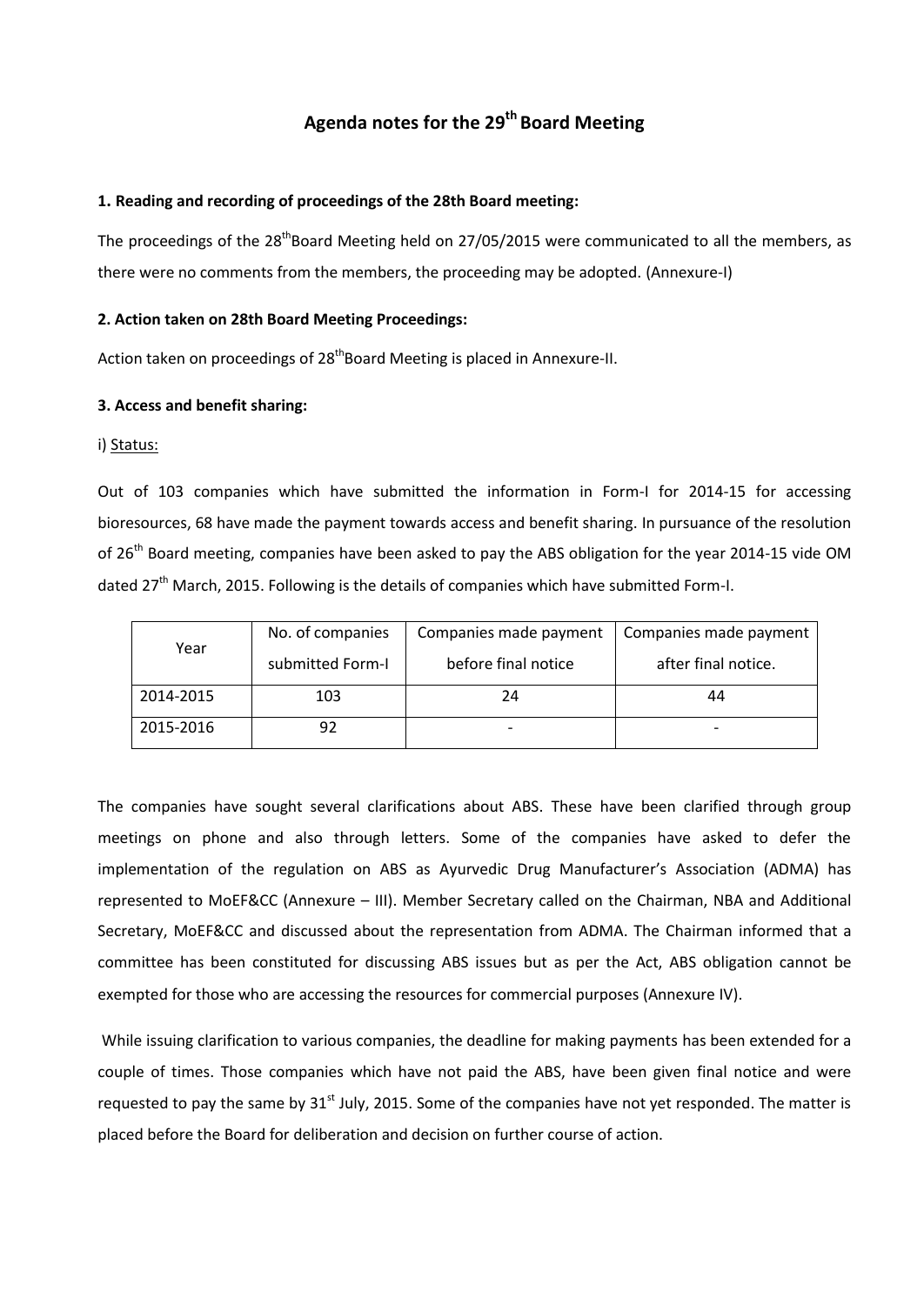### ii) ABS received:

As on 30/09/2015, Rs. 15,12,693 has been received towards ABS obligation for commercial utilization of bioresources. The companies, while submitting Form-I have not mentioned the place from where they are procuring the bioresources. Therefore, it is difficult to make provisions for the proceeds received under ABS for any particular Biodiversity Management Committee (BMC).

The guidelines on Access to Biological Resources and Associated Knowledge and Benefit Sharing Regulations, 2014, R- 15 (2) states that;

"Where approval has been granted by State Biodiversity Board under these regulations.—

The sharing of accrued benefits shall be as under.— the SBB may retain a share, not exceeding 5% of the benefits accrued towards their administrative charges and the remaining share shall be passed on to the BMC concerned or to benefit claimers, where identified:

Provided that where any individual or group of individuals or organizations cannot be identified, such funds shall be used to support conservation and sustainable use of biological resources and to promote livelihoods of the local people from where the biological resources are accessed."

The subject is placed before the Board for deliberation and suitable decision.

### iii) Submission of Form-I by new companies:

There are still several companies who need to submit Form-I, reporting the access to biological resources. Notices have been issued to some companies requesting them to comply with the provisions of the Act (Annexure – V).

The matter is placed before the Board for deliberation on the starting year of submission of Form-I and suitable decision in this regard.

## **4. Project on medicinal plants – "Assessment of population status and removal of bioresources with special emphasis on medicinal plants in Karnataka".**

Implementation of this project is in progress. Data from seven divisions have been collected and software for processing the data is being developed with the help of Chief Conservator of Forest, ICT. The project envisaged to take the services of students from forestry colleges for field work. However, with the experience of fieldwork in few divisions where fieldwork has been taken up, it is noticed that the students are not equipped with the basic skills of identifying the medicinal plants. It has been difficult task to arrange required number of taxonomist who can help in identifying the medicinal plants during the field work. Therefore, it is proposed to get students/Ph.D scholars who have completed post graduation and who have the basic skills of understanding the identification of plants. Such students are to be identified and taken for eight to ten months, they can be stationed at different Circle Head Quarters. These students can be given field orientation for 15 days in the forest of specific area (zone) and they can keep on doing the field work along with the field staff (forester/guard/watcher) of the Forest Division. This will help in maintaining continuity of trained students who can do the assessment works of Forest Divisions one after the other. While selecting such students for eight to ten months, it will be kept in mind that the total expenses on their emoluments does not exceed the remuneration fixed for the students for the number of beats. A remuneration of Rs. 16,000 – 20,000/month can be fixed for such Taxonomists/Botanists. The Member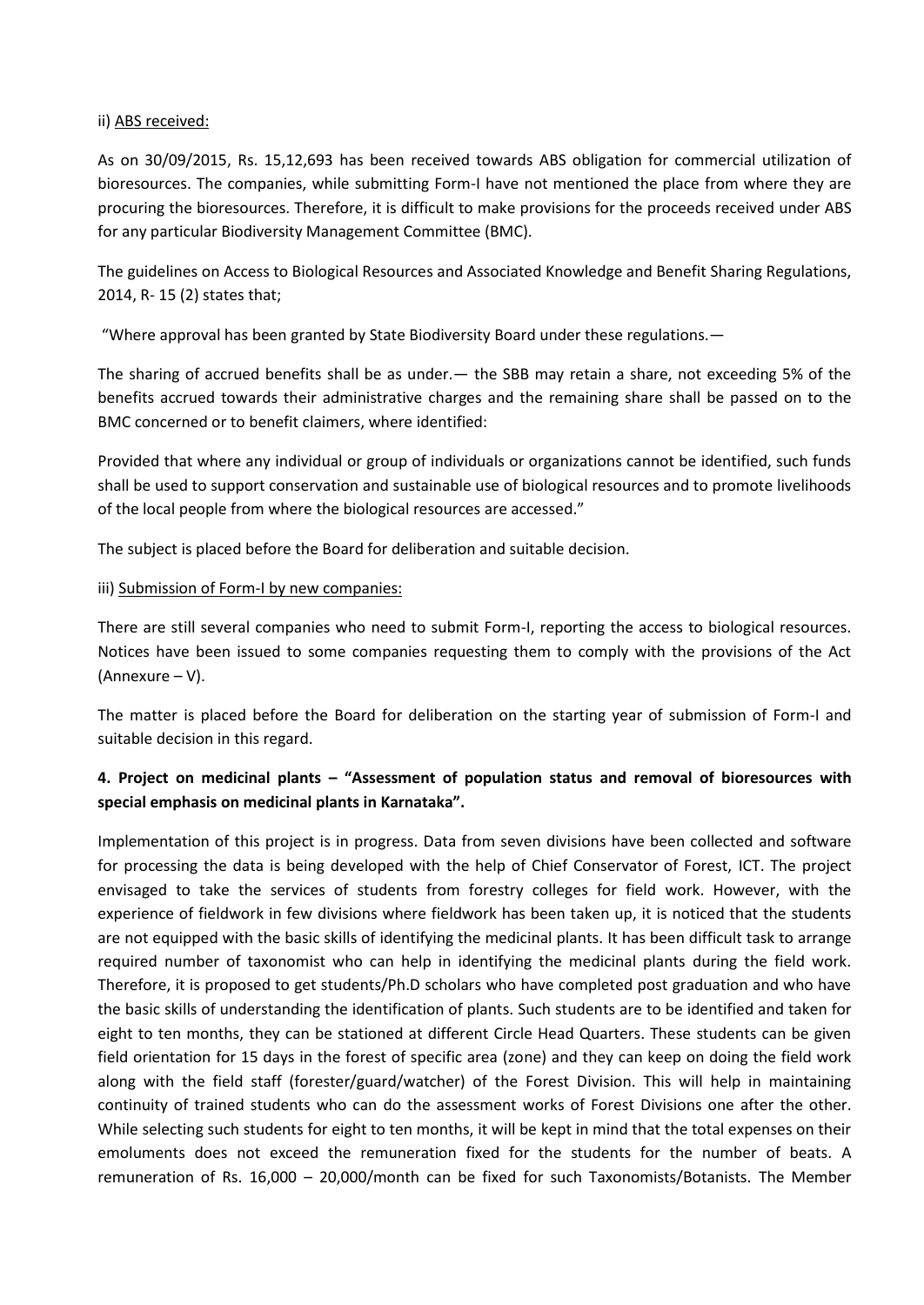Secretary has personally discussed the issue with Chief Executive Officer, NMPB. She is also of the opinion that so long as the work is completed within the stipulated fund for given number of beats, there should not be any problem in going for fixed number of students in each region.

The matter is placed before Board for deliberation and suitable decision.

### **5. Compilations of Basic data on flora and fauna:**

One of the objectives of Karnataka Biodiversity Board is to take up the study/research activities on issues related to conservation where sufficient work has not been done. For taking up any decision in this regard, it becomes handy to have the details of Basic Data of each field of biodiversity. In order to address this, a meeting of experts was called and the matter was deliberated in detail about compilation of basic data under each discipline (Annexure-VI). The work of compilation by experts has been completed, except for few, which are still being done (Annexure-VII). All such works have been placed before a committee consisting of two experts – Dr. V. Bhaskar, Professor of Forestry and Environment (Rtd.), and Dr. Madhyastha, Professor of Zoology (Rtd.) with Dr. Sanjappa, Member of the Board being Special Invitee. The committee discussed the works done by the experts and suggested certain necessary changes (Annexure – VIII). These experts have used the services of students for compilation/collation of data and it was agreed in the meeting that such students will be paid Rs. 10,000 per month through the experts for their services for three to five months depending upon the quantum of works. An honorarium to experts may also be paid. This needs to be fixed.

The matter is placed before the Board for deliberation and suitable decision.

### **6. Project on 'Collection, conservation and characterization of 'Appemidi':**

Director, IIHR, Hesaraghatta lake post, Bengaluru has submitted a project proposal on 'Collection, conservation and characterization of Appemidi' for Rs. 5 lakh (Annexure-IX). The objectives of the project is to collect indigenous Appemidi mango types from Kumta, Honnavar and Yellapur area, to characterize these types through morphological, molecular and biochemical tools, to document and print an Appemidi catalogue and to propagate selected unique types through grafting.

The matter is placed before the Board for deliberation and necessary decision.

## **7. Status of Technical Staff:**

It was resolved in  $28<sup>th</sup>$  Board meeting to fix the remuneration of Technical Executives as per their experience. A committee was constituted to fix the remuneration based on experience. However, the committee felt that there is no clear mandate for assessing the experience of people who have worked in other organizations before joining the Board. Therefore, it is submitted to count the experience of Technical Executives outside the organization as 50% for fixing the remuneration. The salary may be fixed by adding the experience in Board plus 50% of experience outside organization. Total completed years of experience as on 01/08/15 will determine the remuneration as per the matrix approved by the Board in its 28<sup>th</sup> Board meeting. Accordingly the details of the persons taken on contract, based on short term vacant positions, under various projects, support from NBA etc is submitted (Annexure – X).

The matter is placed before the Board for deliberation and approval.